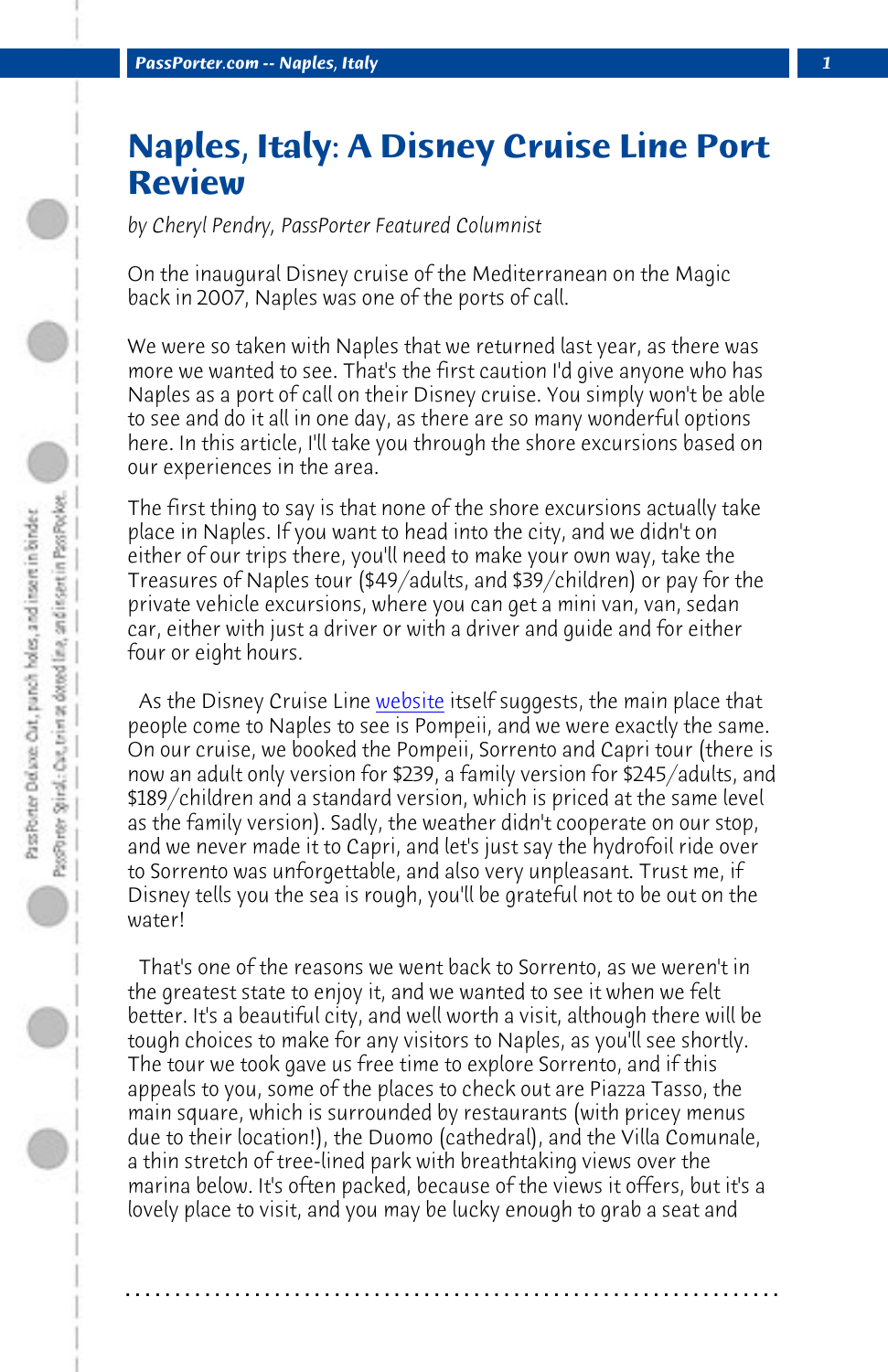watch the world go by. If Pompeii and Capri don't appeal to you, then you can enjoy free time in Sorrento on the Leisurely Sorrento tour for \$72/adults, and \$62/children.

If Capri doesn't float your boat, then there are options for just visiting Pompeii, and Sorrento. Timeless Pompeii and the Flavor of Sorrento (\$119/adults, and \$99/children) is an option I may well have picked, had it existed back on the inaugural cruise. Back then, there were no options to just visit the two destinations. If you like your Italian cuisine, it sounds like a winner, with the chance to sample delicacies such as mozzarella and salami at a local farmhouse. This excursion offers you a guided walking tour, before taking you to Pompeii. The Value Package -- Pompeii and Sorrento (\$99/adults, and \$79/children with an adult only departure for \$95) is exactly what it says on the tin, value, but bear in mind you'll have two and a half hours at leisure in Sorrento, during which time you'll have to fork out for your lunch.

 If Pompeii is your main interest, and why not, as it's an amazing place to visit, then there is the Pompeii Half Day tour (\$79/adults and \$69/children, with an adult only departure for the same price). It's worth knowing that every shore excursion that takes you to Pompeii gives you around an hour and a half to two hours to explore the site. Trust me, that really isn't enough time to appreciate this amazing city of ruins. We only scratched the surface on the shore excursion we took, and that was another reason we decided to go back. On our own, we wandered around happily for more than four hours, seeing whatever we wanted at our own pace, and finally being able to appreciate just how massive this site is and how much there is to see there. It's something worth keeping in mind, and if Pompeii is somewhere you want to spend a lot of time, you might want to consider the private vehicle excursions Disney offers.

 Pompeii wasn't the only town affected when Mount Vesuvius exploded two thousand years ago. Herculaneum also suffered a similar fate, but is a very different place to visit. Here, you approach from above, giving you the opportunity to look down on the town before you wander through it. I was disappointed when we took our Mediterranean cruise, and I'm still disappointed today, not to see an excursion that offers both Pompeii and Herculaneum in one day, as we did exactly that combination on our weekend there, and loved it. If you want to visit Herculaneum, your only option is the Hidden Treasures of Herculaneum (\$92/adults, and \$74/children).

 One other attraction in the Naples area well worth considering for a shore excursion is the beautiful Amalfi Coast. I can't comment on the boat tours along it, having only driven the route. We loved our drive

**. . . . . . . . . . . . . . . . . . . . . . . . . . . . . . . . . . . . . . . . . . . . . . . . . . . . . . . . . . . . . . . . . .**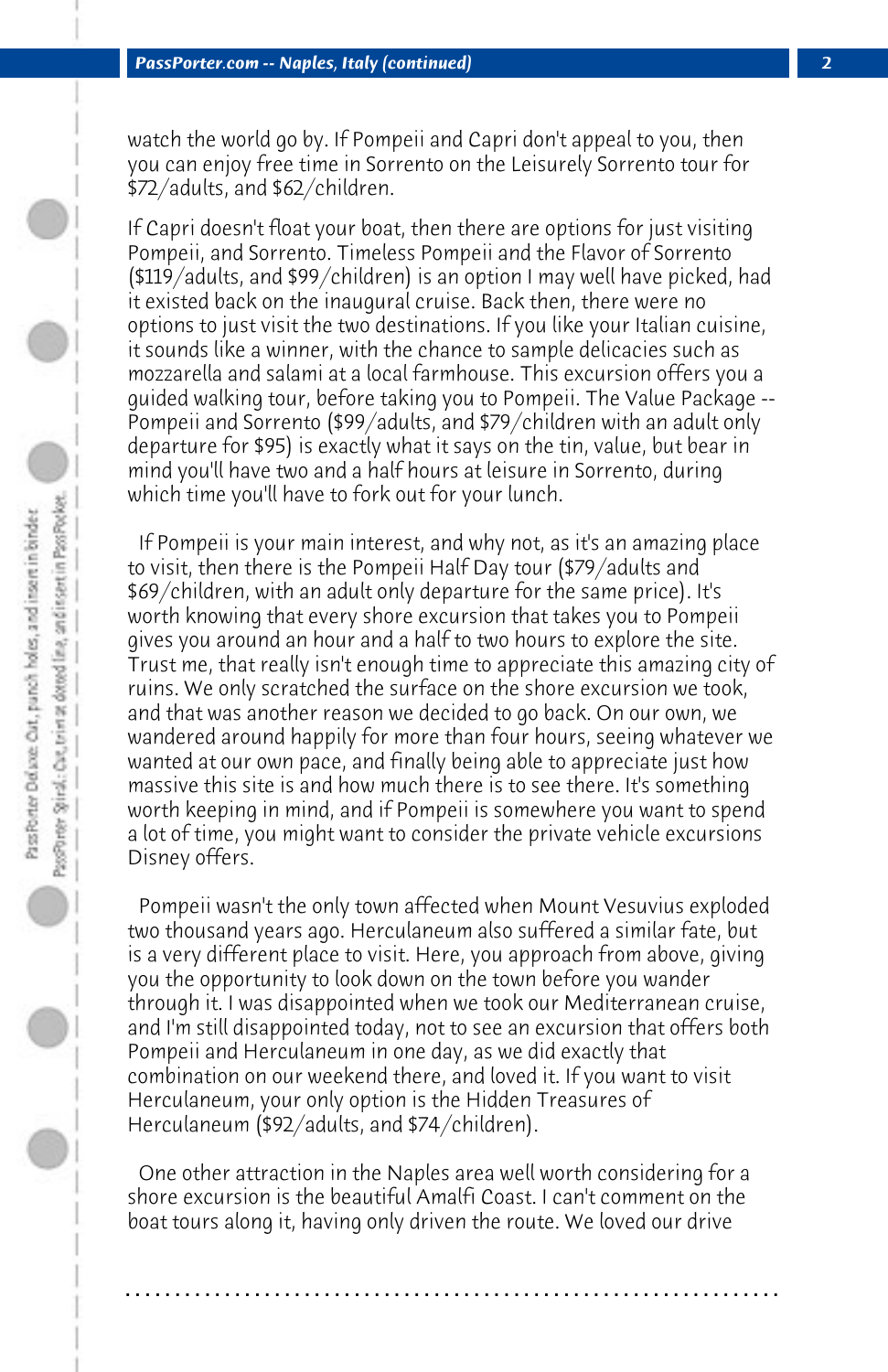*PassPorter.com -- Naples, Italy (continued) 3*

along it and you can combine that with Pompeii in the Amalfi Coast Drive and the Ruins of Pompeii (\$199/adults, and \$149/children). Get your cameras ready, as there are some stunning sights here, but be sure to take heed of the warnings on the Disney Cruise Line website about the possibility of motion sickness. Trust me, these roads are winding, and while I was fine in a car, I wouldn't necessarily want to try in a bus. The tour offers a stop at Amalfi, Maiori, or Vietri sul Mare, and we really enjoyed our leisure time in Amalfi. It's a lovely town, packed with beautiful sights, and plenty of shops to explore.

 One outstanding location along the Amalfi coast is Positano, which I was very excited to finally see for myself, after seeing so many photos of it. If you want to visit the town yourself, it won't come cheaply on a Disney excursion. Positano and Sorrento is a whopping \$329/adults and \$265/children, and the guided walk through Positano will involve going uphill and up steps, something which put us off getting closer to the village. Instead, we admired it from the Amalfi coast road, and loved the views we got from there.

 Naples is ce[rtainly packed with plenty of options when it](http://www.passporter.com/articles/cheryl-pendry-featured-columnist.asp) comes to shore excursions. As well as those I've already mentioned, there are many others, including one just to the island of Capri,a and a hike up Mount Vesuvius that is much too active for us! I can pretty much guarantee that you'll be enchanted by this part of the world, as it's [absolutely stunning, with plenty to see and do.](http://www.passporter.com/articles/naples-italy-dcl-port-review.php)

 Naples, Italy is one of the destinations on the seven-night Mediterranean cruise from Barcelona, departing on 31 May, 7 June, 16, 23, and 30 August.

*About The Author: Cheryl and husband Mark live in England and love to travel, particularly to America. They are in the process of visiting every Disney theme park around the world, having already been to Disneyland Resort Paris, Hong Kong Disneyland and both American Disney resorts. They are now planning for their trip to Japan in the spring to visit the Tokyo Disney Resort.* Click here to view more of Cheryl's articles!

*Article last updated: 05-01-2014*

*View the latest version online at: http://www.passporter.com/articles/naples-italy-dcl-port-review.html*

*Copyright by Cheryl Pendry. All rights reserved under International and Pan-American Copyright Conventions. No part of this publication may be stored in a retrieval system or transmitted in any form by any means electronic, mechanical, photocopying, recording,*

**. . . . . . . . . . . . . . . . . . . . . . . . . . . . . . . . . . . . . . . . . . . . . . . . . . . . . . . . . . . . . . . . . .**